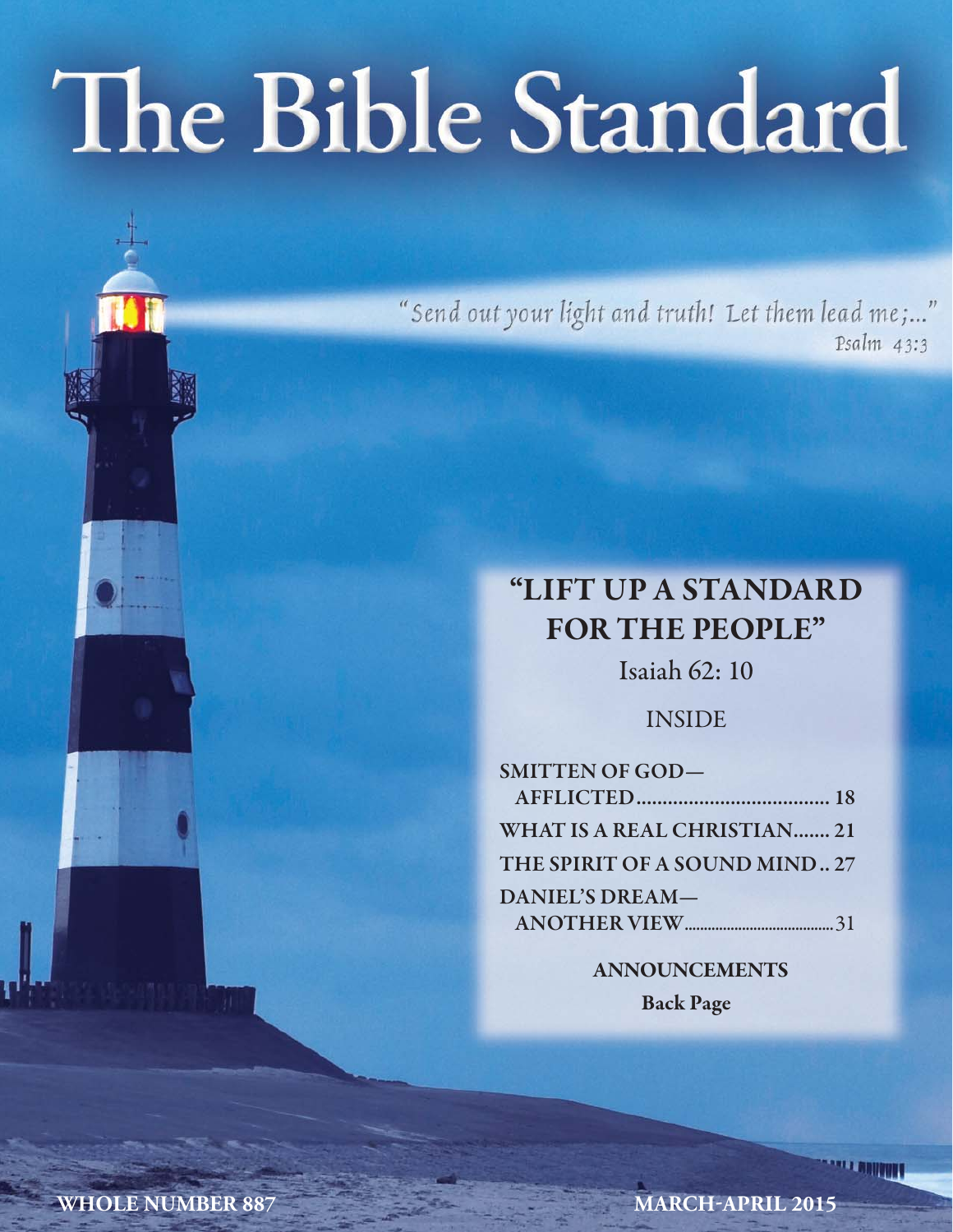

# **SMITTEN OF GOD–AFFLICTED Mark 15: 22-37**

*"Surely he hath borne our griefs, and carried our sorrows: yet we did esteem him stricken, smitten of God, and affl icted"* (Isaiah 53: 4).

JESUS had foretold His crucifixion, saying that "as Moses lifted up the brazen serpent in the wilderness, even so must the Son of Man be lifted up"—be crucified. The brazen serpent was used as a type of Jesus. He was actually holy, harmless, undefiled; but He took the sinner's place and was treated as the sinner. The severest penalty under the law was crucifixion— "Cursed is every one that hangeth upon a tree." And so, says the Apostle, Jesus was made a curse for us (Gal. 3: 13). Although

He knew no sin, He took the place of the sinner. "Jesus died for our sins, according to the Scriptures" (1 Cor. 15: 3).

There surely should be no room for dispute respecting the facts associated with the crucifixion of Jesus, as recorded in the New Testament. But there is certainly widespread puzzlement as to the Divine viewpoint of its purpose

and benefits. Christians realize that Jesus' death is their salvation—yet so many do not quite understand how. The Prophet Isaiah gives the Divine explanation to us.

The Savior was greatly weakened by His three years of ministry in which He had given forth His vitality freely to the people in the healing of their diseases. Besides this, He had been under a constant strain, without sleep, from the time He had sent His disciples to prepare the Passover. This period had included the trying experiences connected with the Passover and the institution of the Memorial Supper, the journey to Gethsemane, the hours of agony and weakness there, the experiences following, the trial at the Sanhedrin by the high priests, the trial before Herod and before Pilate, the scourging, etc.—all had been a constant strain on Him.

Now, condemned to crucifixion by those for whom He had sacrificed His heavenly home and glory, He was additionally required to carry His own cross "And he bearing his cross went forth into a place called the place

(John 19: 17). Perhaps He did so until finally His weakness under its weight made him stop—for three of the Gospel accounts say a bystander was compelled to assist (whether by carrying the cross entirely or by walking behind Jesus and carrying a portion of the weight is not made clear by the original text).

of a skull, which is called in the Hebrew Golgotha"

Where were Peter, John, James, Thomas and the other Apostles, that they did not volunteer assistance? Perhaps



Crowding around were weeping women and we wonder that none of them

lent a helping hand. Turning to them, Jesus said, "weep not for me, weep for yourselves and for your children" (Luke  $23: 28$ ). The Master's words in this connection are assumed by some Bible students to refer in part to the great trouble which came upon the Jewish people 37 years later in the destruction of Jerusalem. And it is assumed that that destruction of Jerusalem was a type which foreshadowed the greater distress which will occur in the closing time of this Age.

Jesus went on to speak of them seeking the mountains and hills for covering and protection "Then shall they begin to say to the mountains, Fall on us; and to the hills, Cover us" (Luke 23: 30). We are not to assume that anyone would pray for mountains to fall upon him; rather, the thought seems to be that many would seek and desire and pray for hiding, for protection against the raging troubles. The mountains represent earthly governments and the rocks of society are its social organizations, each of which seeks to protect its own membership. Indeed, the Jews did seek the protection

The Bible Standard—(ISSN: 1556-8555) Publisher, the Bible Standard Ministries (LHMM)—Address: Bible Standard Ministries, 1156 St. Matthews Road, Chester Springs, PA, 19425-2700, U.S.A. Editor, Leon J. Snyder. Periodicals Postage paid at Kutztown, PA. Postmaster: Send address corrections to Th e Bible Standard, 1156 St. Matthews Road, Chester Springs, PA, 19425-2700; Rates: One year's subscription—\$12.00 (6 issues); single issues—\$2.50 each. **Web Site: www.biblestandard.com**

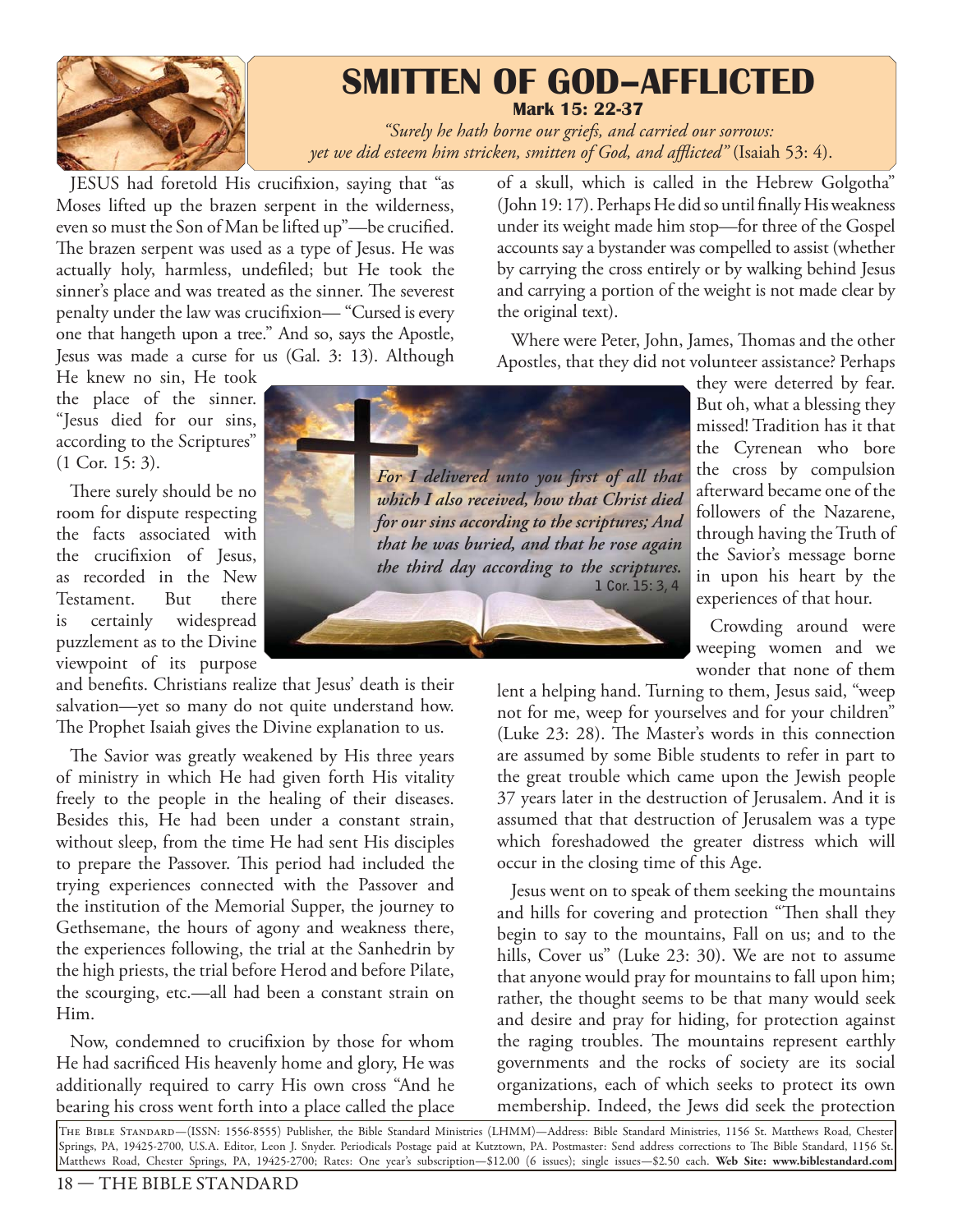of the governments and societies. The same expressions (about the mountains and hills) apply to the end of this Gospel Age. During His Second Advent (beginning in 1874), Christ shall be revealed in destructive judgment, which will result in the consuming of the present order of things, and prepare the way for the new King.

"If they do these things in a green tree, what shall be done in the dry?" said Jesus (Luke 23: 31). Here He seems to liken the Jewish nation to the fig tree which quickly withered away under His curse, or sentence. So, five days before His crucifixion Jesus, riding upon the ass to Jerusalem and weeping over it, had said "your house is left unto you desolate" (Matt. 23: 38). Now, in so short a time, while the fig tree was still green, its rulers had reached a desperate point, so that they were willing to violate all law and set aside all conscience in crucifying Him.



If so quickly the evil worked to such a horrible outrage of justice, what might not be expected later on—indeed what actually occurred—when that Jewish fig tree had thoroughly dried and lost all its sap (vitality)? If Israel's rulers could sanction such injustice and lawlessness while Israel was still in favor and vital; how much worse the treatment could be expected at the hands of heathen rulers. For example, when Jerusalem was later destroyed, the Roman army crucified hundreds of her residents at one time. Furthermore, after Jesus was gone, terrible crimes were committed against the Apostles and the early Church.

Read carefully the words of our text which show the gentle forgiving spirit that Jesus has "Father, forgive them, for they know not what they do" (Luke  $23: 34$ ). These words are not found in the oldest Greek manuscripts. However, based on Bible Numerics it is likely the words are genuine and by Stephen appearing to imitate this sentiment as he was stoned "And he (Stephen) kneeled down, and cried with a loud voice, Lord, lay not this sin to their charge. And when he had said this, he fell asleep" (Acts 7: 60). This was Stephen's climax of victory and faithfulness unto death!

Jesus must have known that the sin of the Jews would bring a penalty. He had foretold in His parable that God would punish them and burn up their city (Matt. 22: 7). In the context the statement "Weep for yourselves" implied a punishment upon the Jews for their sins, and that this sin would not be wholly forgiven them. As a matter of fact, we know that the Jews were cut off from Divine favor for over eighteen centuries (33 A.D. to 1878 A.D.). It is proper for us to assume that Jesus was in full harmony with the Father in respect to this Divine arrangement, and that He did not speak of their eventual forgiveness contrary to the Divine will.

St. Paul also refers to this matter, respecting the trouble which came upon the Jews after their rejection of Jesus. "For ye, brethren, became followers of the churches of God which in Judaea are in Christ Jesus: for ye also have suffered like things of your own countrymen, even as they have of the Jews: Who both killed the Lord Jesus, and their own prophets, and have persecuted us; and they please not God, and are contrary to all men: Forbidding us to speak to the Gentiles that they might be saved, to fill up their sins alway: for the wrath is come upon them to the uttermost"  $(1$  Thes. 2: 14-16).

On the other hand, we may well be assured that Jesus, who was giving His life for the Jews, would not wish that they should not have punishment that would be due them for the great sin of destroying the One whom Jehovah had especially sent to them, as His representative, His Son. A just penalty for such a sin, if willful, would undoubtedly be utter destruction. But, the Apostle points out that the blood of Jesus speaks forgiveness of sins, not only for the remainder of the world, but also for the Jews. It speaks of one full opportunity for reconciliation with God during the Millennial Mediatorial Reign of Christ Jesus.

MARCH-APRIL — 19 St. Peter corroborates the thought that the Jews were not wholly responsible for their course because of (at least) a partial ignorance. Addressing some of them afterwards he said: "I wot that through ignorance ye did it, as did also your rulers"; for if they had known, they would not have crucified "the Prince of Life" (Acts 3: 15 -17). The Prophet Zechariah shows us that in God's due time the eyes of understanding of the whole world will be opened. All will see things differently enough, and the Jews are especially mentioned—they that pierced Him. Then the Loro will pour upon them the spirit of prayer and supplication, and they shall look upon Him whom they have pierced, and they shall mourn for Him, realizing that they maltreated their best Friend, their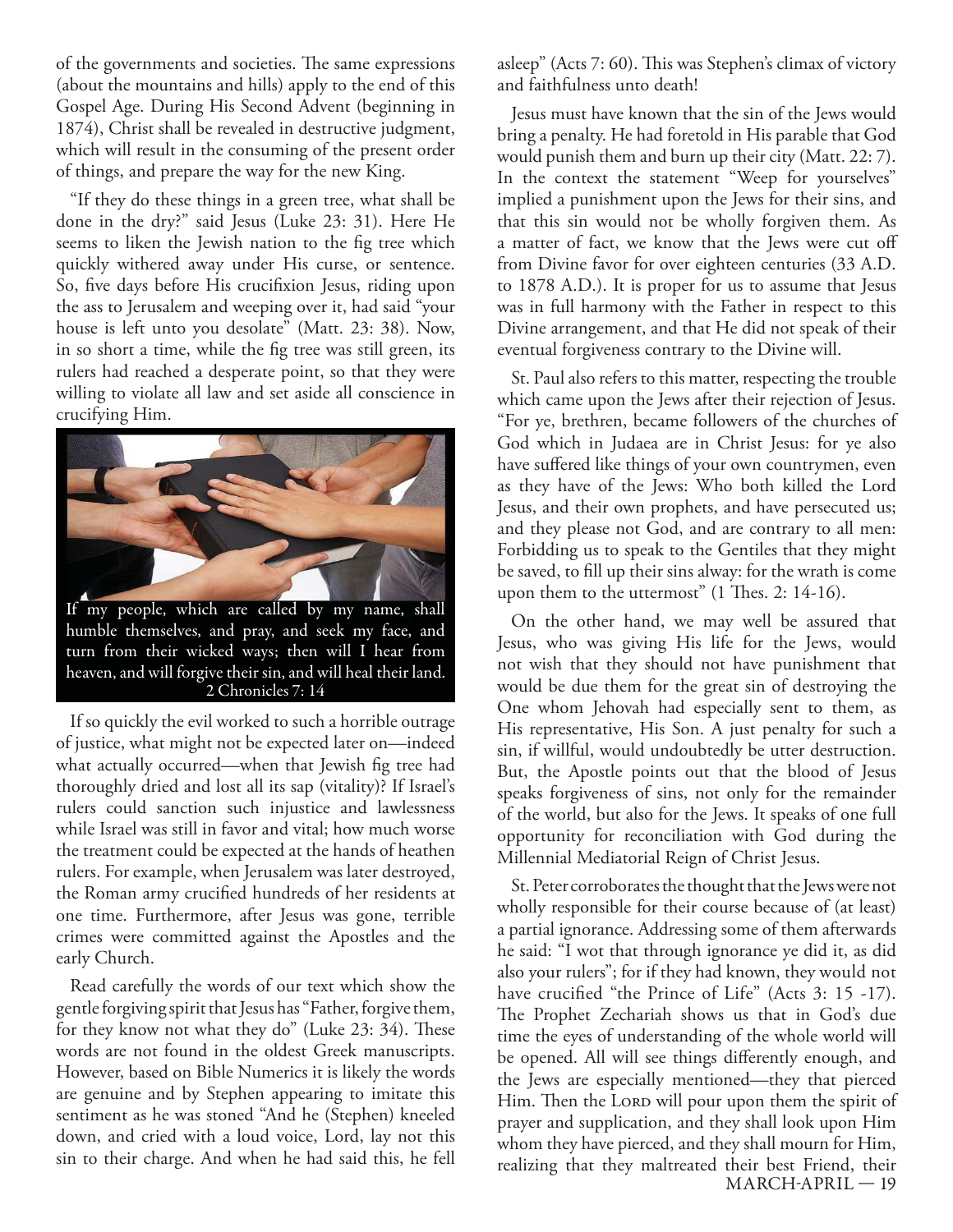Redeemer. Read these words carefully "And I (Jesus) will pour upon the house of David, and upon the inhabitants of Jerusalem, the spirit of grace and of supplications: and they shall look upon me whom they have pierced, and they shall mourn for him, as one mourneth for his only son, and shall be in bitterness for him, as one that is in bitterness for his firstborn" (Zech. 12: 10).

To FORGIVE is to set a prisoner FREE and to discover that the prisoner was YOU!

The stony-heartedness of the Roman soldiers is indicated by the fact that while Jesus was dying they cast lots for His seamless robe, dividing His outer garments among them.

We have God's promise that the result of the Millennial Kingdom will be to take away the stony heart out of the flesh and to give tender hearts instead "And I will give them one heart, and I will put a new spirit within you; and I will take the stony heart out of their flesh, and will give them an heart of flesh" (Ezek. 11: 19). Oh, how much all mankind needs full restitution to the image and likeness of God, originally represented in Adam and subsequently in the man Jesus!

The attitude of the world is further represented in the two culprits who were executed at the same time, one on each side of Jesus, who by the inscription over His cross was styled King of the Jews. One of these companions in tribulation railed at Jesus as a fraud, ridiculing Him to manifest any power He had by saving Himself and His associates (Luke 23: 39). Little did he realize that if Jesus had saved Himself He could not have been the Savior of the world!

The other thief befriended Jesus, declaring that He had done nothing amiss and was unjustly accused. Then, turning to Jesus, he expressed his faith in Him by asking a reward for his kind words. He said, "Lord, remember me when thou comest into thy kingdom" (Luke 23: 42). The poor thief knew that Jesus claimed to be a King; he was standing near when Jesus was asked the question, "Art thou a King?" and heard the answer, "My kingdom is not of this age" (John 18: 36). The thief recognized that Jesus was worthy to be a King, so noble of character and of appearance was He. What if He were really what He claimed to be? What if finally, in the great beyond, this One should prove to be the Messiah? He would at least tell the truth and declare a word in his defense, and he would at least ask kind remembrance if this One ever reached His kingly power.

Jesus' answer seems to have been very generally misunderstood by us all in the past. We thought that He promised the thief to be with Him that same day

in the Kingdom. Yet we knew that, according to other Scriptures, Jesus Himself was not in the Kingdom that day, but in Joseph's new tomb; that He did not rise from the dead, from sheol, from hades, the tomb, until the third day; and that even then He said to Mary after His resurrection, "I have not yet ascended to my Father" (John 20: 17). Evidently, then, Jesus could not have meant that He and the thief would be together in paradise that same day.



Paradise lost by Adam versus Paradise restored by Jesus! When most people see the word paradise the thought that is presented to the mind is a very beautiful pleasant place that seems perfect, a place for a particular activity that will bring joy. Well, this is just the very thought that the Word of God presents to mankind. Jehovah's plan provides just such a place and we call it earth! The earth brought to perfection for restored mankind to reside. Yes, Paradise lost through the fall over six thousand years ago by Adam's disobedience, is about to be restored by Messiah in His glorious Kingdom. It was then that the thief asked to be remembered—"when thou *comest* into thy kingdom." The thief has been *sleeping in death* since, waiting for the time for Messiah's Kingdom to come. The answer from Jesus was in full accord with this: Amen. So be it. "Verily, I say unto thee this day (this day when I seem not to have a friend, and when nothing seems more unlikely than that I would ever have a kingdom, I tell you today), thou shalt be with me in paradise" (still future).

Jesus' Kingdom, when established, will quickly begin the work of turning the distressed world into a paradise. And, in the resurrection of the billions who have fallen asleep in death, that thief will be remembered by the Master. Undoubtedly a great blessing will be his in Paradise, because of his comforting words spoken on the cross, and especially because those words indicated that he had a tender and contrite heart, such as will be the first to accept the blessings of the Kingdom. How this thief will praise the LORD when his day of restitution comes, after sleeping in death for some 2,000 years and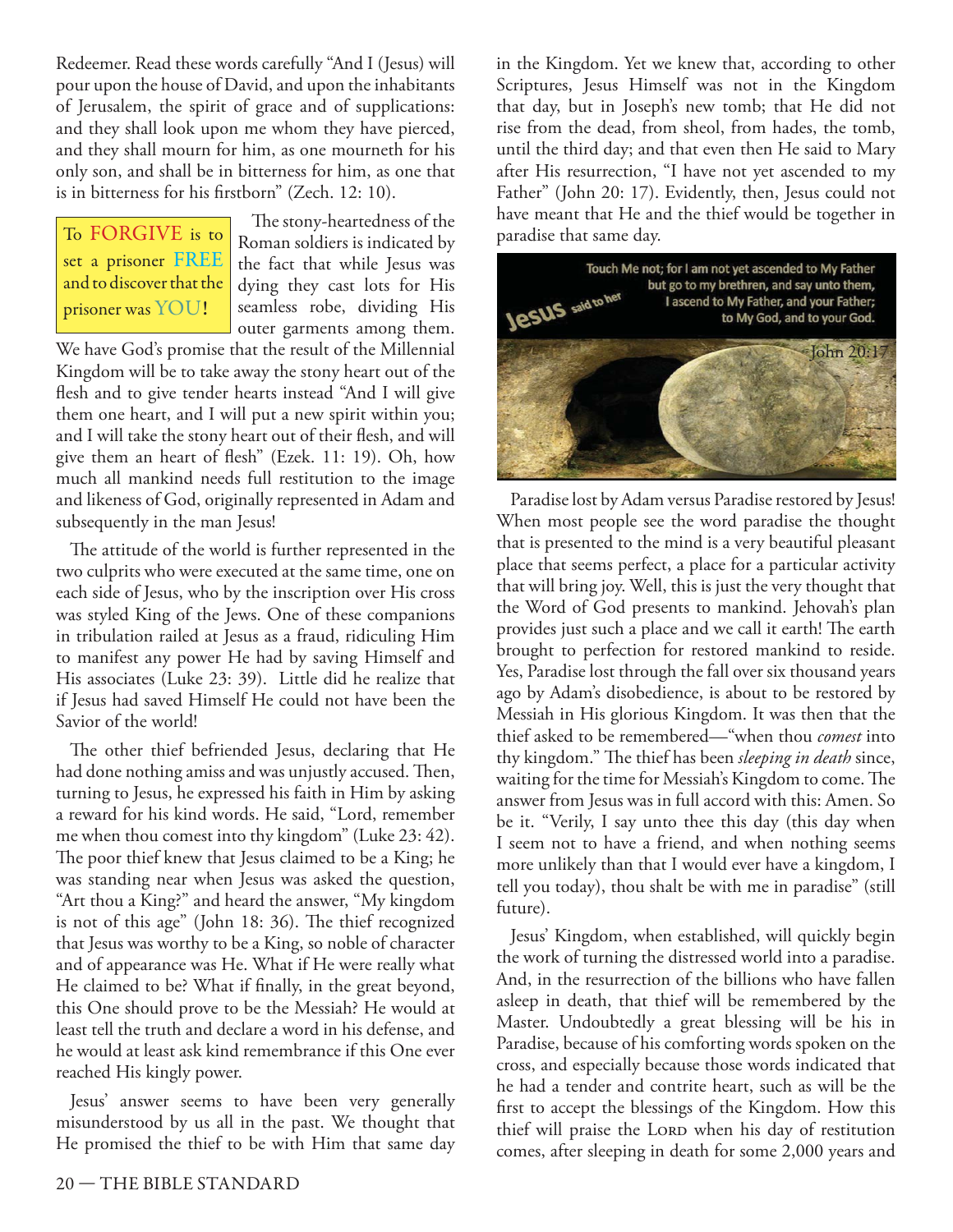his eyes opened to the very promise Jesus made to him on the cross.



Jesus commended His mother to His disciple John, which implies that the husband, Joseph, was no longer living. Perhaps the greater lesson it shows us is the Master's careful thoughtfulness of the interest of His loved one even in His own hour of extreme suffering.

The Master's dying cry, "My God! My God! why hast thou forsaken me?" attests to the fact that He did not claim to be the heavenly Father, but the Son. Of even greater importance it shows us how the Master endured to the very limit the penalty of the sinner. The penalty of sin was not merely to die, but also to be cut off from fellowship with God. Jesus, in taking the sinner's place, must for a moment at least have the full experience of the sinner's alienation at which time He was granted some sort of reassurance, apparently, so that He could give His next expressions.

The Master's cry "It is finished" (John 19: 30) reminds us of His statement the previous day, "I have a baptism (into death) to be baptized with, and how am I straitened (in difficulty) till it be accomplished" or finished (Luke 12: 50). Now our Lord's earthly mission was accomplished. He came to die to redeem the deathcondemned race of Adam. With His dying breath, expiring, He would say that He had finished the work of sacrifice for the sins of the world.

"Father, into thy hands I commend my spirit" (Luke 23: 46) reminds us that Jesus was laying down His human life in confidence of being resurrected. He had not forfeited His right to life, for indeed He had done everything perfectly, just as God required, in contrast

to Adam who forfeited his right to life. The spirit of life which Jesus possessed was that which had been transferred from a previous heavenly condition; God had used the life-principle of the Logos in bringing Jesus to birth as a human being. Therefore Jesus might still speak of it as His own spirit, His own right to life—merely surrendered for the time, merely laid down under the Divine promise that it should be given to Him again in the resurrection. His right to human life will be imparted to the human race in their resurrection.

Accordingly the passage would mean that Jesus in dying, deposited with the Father His privilege of living, being fully submitted to the Father's will as to what should become of it. And the Father has been pleased to use Jesus' privilege of living as a human being, which in His case was the right to life as a human being, as the ransom price for the Church in the Gospel Age, and will so use it for the world in His Millennial Mediatorial Reign.



The Truth is so reasonable, and so comforting, the Word of God given in the Scriptures clearly teaches the dead are dead. God's Word also teaches that all will be resurrected "Marvel not at this: for the hour is coming, in the which all that are in the tombs shall hear his voice; And shall come forth, they that have done good, unto the resurrection of life; and they that have done evil, unto the resurrection of judgment" (John 5: 28, 29 ASV). Oh, let all thanks be to our Redeemer, Lord, and King, the Lord Jesus Christ! "Thanks be to God for the unspeakable gift," of His love (2 Cor. 9: 15)! And may we rejoice exceedingly at all the benefits we have received, especially in this Memorial season!



Considerable public interest has been aroused by popular evangelists, with great campaigns and large attendance at their meetings, and with thousands of "conversions" reported. Also, the gospel is being preached extensively via television, website, Face-book, iPhone, E-mail, etc., and reaches almost every corner of our globe, and reportedly,

thousands are being converted to Christ.

Christians still make up about 1/3 (32.9%) of the world's population of about 7 billion, and claim the most adherents, totaling 2.5 billion. Many of these are Christians in name only. The annual growth rate of Christianity is over 25 million  $(1.36\%$  of population). The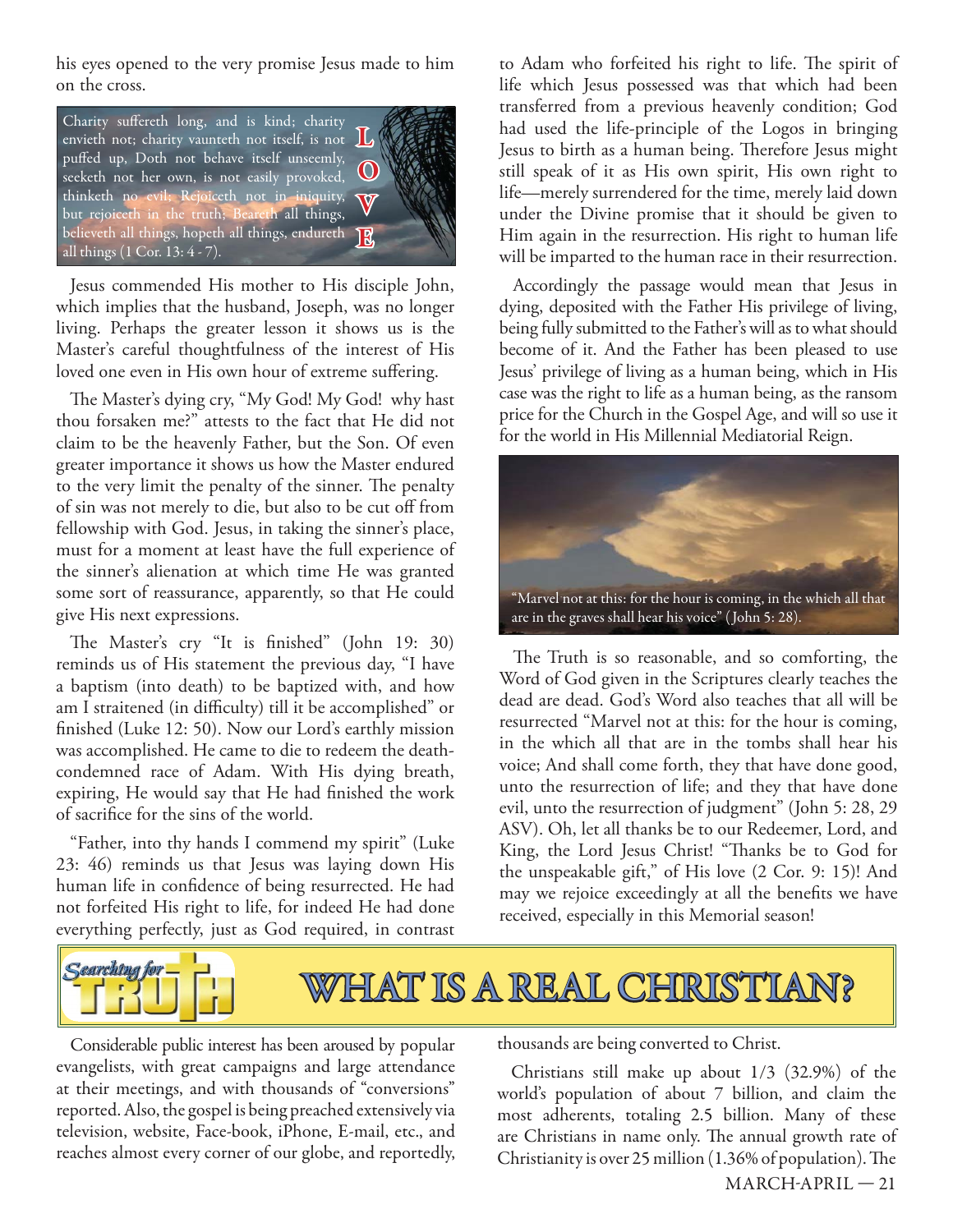large numbers of Christians cause us to present this article as a help to our readers in preaching and supporting the gospel of Jesus Christ.

**Christianity** is less about a building you visit every Sunday morning. It's about how you live your life every day of the week. Choose to reflect Christ in all you do. Don't just say you are a believer. Prove that you are with your words, your priorities and your actions

From the fulfillment of time prophecies and from the facts of the case, it is evident to the "watchers" of Mark 13: 33 "Take heed, watch and pray; for you do not know when the time is," that the present great Time of Trouble, which started in 1914, is the "great tribulation, such as was not since the beginning of the world to this time" (Matt. 24: 21). We see "upon the earth distress of nations, with perplexity, the sea and the waves (the restless and lawless elements of human society) roaring (fomenting and raging against the bulwarks of the present social order); men's hearts failing them for fear, and for looking after those things which are coming on the earth" (Luke 21: 25, 26). Psalms 107: 27 declares "They reel to and fro, and stagger like a drunken man, and are at their wit's end." It is evident also that there is a world-wide crisis in human affairs that human efforts are powerless to cope with effectively.

These conditions evidently are causing more and more people to think along religious lines, with the result that many are turning toward popular religion (Charismatic style since 1960). We rejoice at any evidence that people are turning even measurably toward God and Christ. We trust that many of them are seeking sincerely, in the proper heart attitude, to learn the ways of the LORD, and that they will persevere in their search, for God has promised to reward such with the knowledge of His Truth as due "The humble he guides in justice and the humble he teaches His way" (Psa. 25: 9).

22 — THE BIBLE STANDARD We believe that as the overthrow of Satan's empire continues more and more in the present great Time of Trouble, especially as the earth (the present social order) continues to tremble and the hills (present autocratic governments) melt like wax (gradually come down to the level of popular demand) at the presence of the LORD (Psa. 97: 4, 5) and the various elements of society of this present evil world will melt with fervent heat, people will increasingly be led to think along religious lines, and to inquire as to the meaning of unprecedented events transpiring about them. 2 Peter 3: 10 states this thought very clearly "But the day of the Lord will come as a thief in the night; in the which the heavens shall pass away with a great noise, and the elements shall melt with fervent heat, the earth also and the works that are therein shall be burned up." Yes, people will increasingly be led to think along religious lines, and to inquire as to the meaning of the unprecedented events transpiring about them.

Gradually they will be led to turn to the explanations given in God's Word: that the stone (the Kingdom of God) has indeed been smiting the image (the kingdoms of this world) and breaking it to pieces, preparatory to growing and filling the whole earth; "And in the days of these kings shall the God of heaven set up a kingdom, which shall never be destroyed: and the kingdom shall not be left to other people, but it shall break in pieces and consume all these kingdoms, and it shall stand for ever. Forasmuch as thou sawest that the stone was cut out of the mountain without hands, and that it brake in pieces the iron, the brass, the clay, the silver, and the gold; the great God hath made known to the king what shall come to pass hereafter: and the dream is certain, and the interpretation thereof sure" (Dan. 2:  $44$ ,  $45$ ). That in this day of the LORD's wrath He is bringing distress upon men, and they are walking like blind men (groping in uncertainty, not knowing what course to pursue), and their blood is being poured out as dust, because they have sinned against the LORD; for all the earth shall be devoured with the fire of God's jealousy, preparatory to His turning to the people a pure language (a pure message, the message of Truth), that they may all call upon the name of the Lord, to serve Him with one consent (Zeph. 3: 8, 9). They will realize that when they cry unto the LORD in their trouble, He will bring them out of their distresses. He will make the storm (the Time of Trouble) a calm, so that the waves thereof are still. Then the people will be glad because they have quiet; and He will bring them unto their desired haven (Haggai 2: 7, "the desire of all nations shall come").



The great promise of Acts 3: 19-21 "Repent ye therefore, and be converted, that your sins may be blotted out, when the times of refreshing shall come from the presence of the Lord; And he shall send Jesus Christ, which before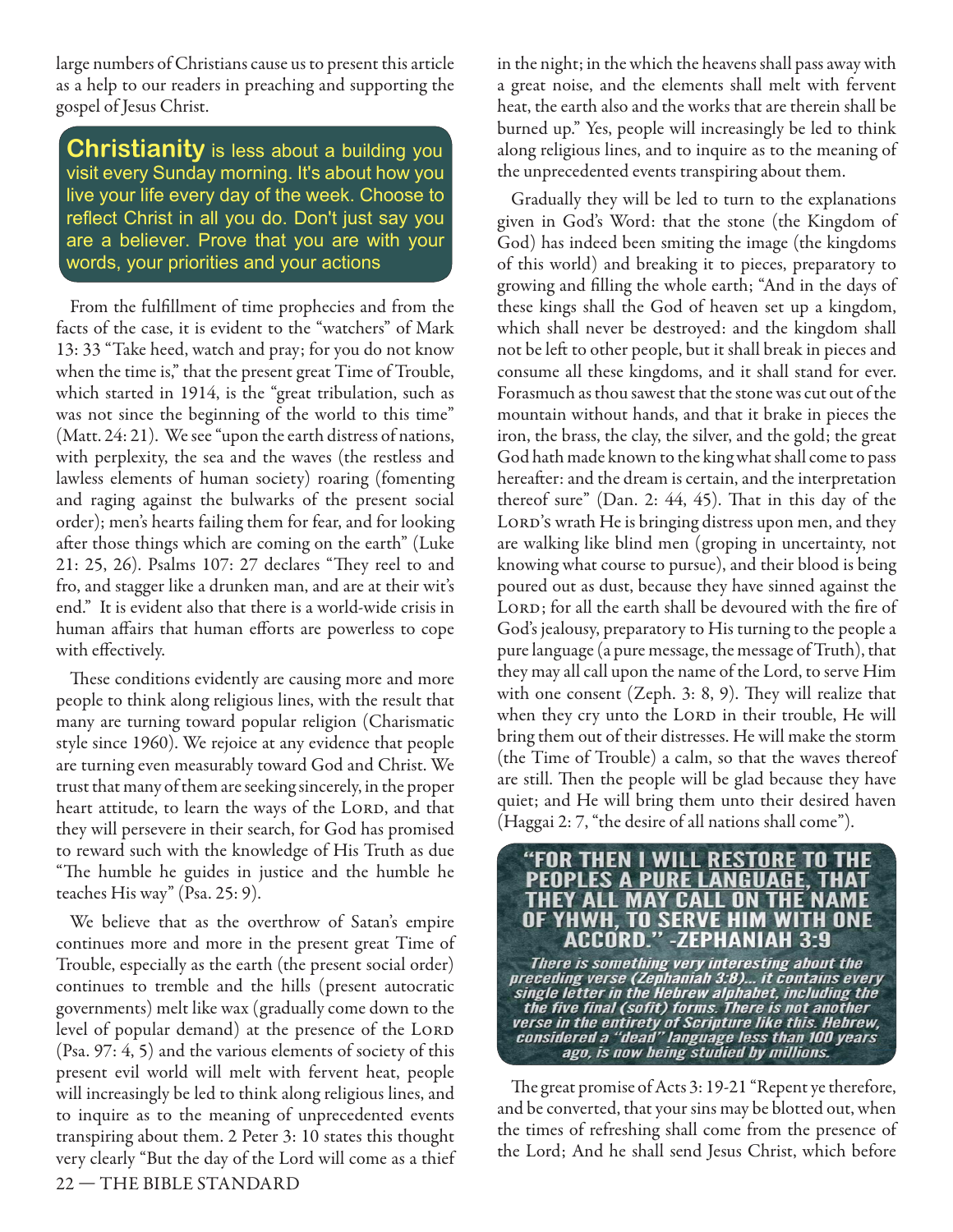was preached unto you: Whom the heaven must receive until the times of restitution of all things, which God hath spoken by the mouth of all his holy prophets since the world began." Christ and His Church will then (yet future) set up their Kingdom over earth and among men and in contrast with the limited results of present-day efforts at converting the world, then "All the ends of the world shall remember and turn unto the LORD: and all the kindreds of the nations shall worship before thee. For the kingdom is the LORD's: and he is the governor among the nations" (Psa. 22: 27, 28), for then it will be God's due time for the world's conversion.

All the ends of the earth will remember and turn to the Lord, and all the families of the nations will bow down before him, for dominion belongs to the Lord and he rules over the nations. -Psalm 22:27-28

As God's people, we who are witnessing the fulfillment of so much Bible prophecy in our day may indeed lift up our heads with rejoicing, for our "redemption (deliverance) draweth nigh," for "the kingdom of God is nigh at hand" (Luke 21: 28, 31). Turning again to the millions counted as Christians in the U.S. (and also in other countries), the question may be asked, Are we to think of all of them, or even all those who make "decisions for Christ," as being true Christians? Surely not! Just as the Lord indicated through the Apostle Paul that not all who are Jews outwardly are real Jews "For he is not a Jew, which is one outwardly; neither is that circumcision, which is outward in the flesh: But he is a Jew, which is one inwardly; and circumcision is that of the heart, in the spirit, and not in the letter; whose praise is not of men, but of God" (Rom. 2: 28, 29), so not all who are recognized outwardly as Christians are real Christians.

In Matt. 13: 24-30, 36-43, Jesus told us to expect that there would be many "tares" (imitation Christians) among the "wheat" (true Christians), and that both would grow



together until the Harvest, the end of the Age. "Wherefore by their fruits ye shall know them" (Matt. 7: 20) and because of observation of the fruits of professing



believers, we can safely say that the nominal Christian church is made up largely of "tares."

Many go to church for various selfish reasons, such as social position, business and professional advantage, praise of others, amusement, style, gossip, etc., and not because the love of God and Christ constrains them.

Christianity makes no real impression in their lives. Of such the Lord says, "This people draweth nigh unto me with their mouth, and honoureth me with their lips; but their heart is far from me. But in vain do they worship me, teaching for doctrines the commandments of men" (Matt.  $15: 8, 9$ . They care little about the spirit of understanding and even less about the truth; they cannot worship God in spirit and in truth, the only way in which it is acceptable to Him. "God is a Spirit (being): and they that worship him must worship him in spirit and in truth" (John 4: 24).

When we analyze the increase in mainstream religion we must conclude that despite the religious increase, there has been no corresponding rise in morality. Some see religion as being fashionable and use religion for such personal ends as job security, good health and escape from everyday worries. Others, not understanding the teaching of the Scriptures concerning the death state, the soul, hell, etc., but having Dark-Ages conceptions in their minds on these subjects, fear that in the hereafter they will be eternally tormented if they die without joining a church. Fear has driven many into the churches who are not real Christians.

How can we recognize a real Christian? By his walk, by his talk, by his demeanor. While these things are outward methods of recognition we must look into the heart condition of our fellow man and ask, is this person a disciple, or follower of Christ as given in Luke 14: 27? "And whosoever doth not bear his cross, and come after me, cannot be my disciple." Oh, Christ's disciples, or followers, were called Christians first in Antioch "And when he had found him, he brought him unto Antioch. And it came to pass, that a whole year they assembled themselves with the church, and taught much people. And the disciples were called Christians first in Antioch" (Acts 11: 26). There are certain distinct steps that an individual must take in order to become a disciple, a follower, of Christ, a real Christian.

MARCH-APRIL — 23 Repentance. According to the Bible, God created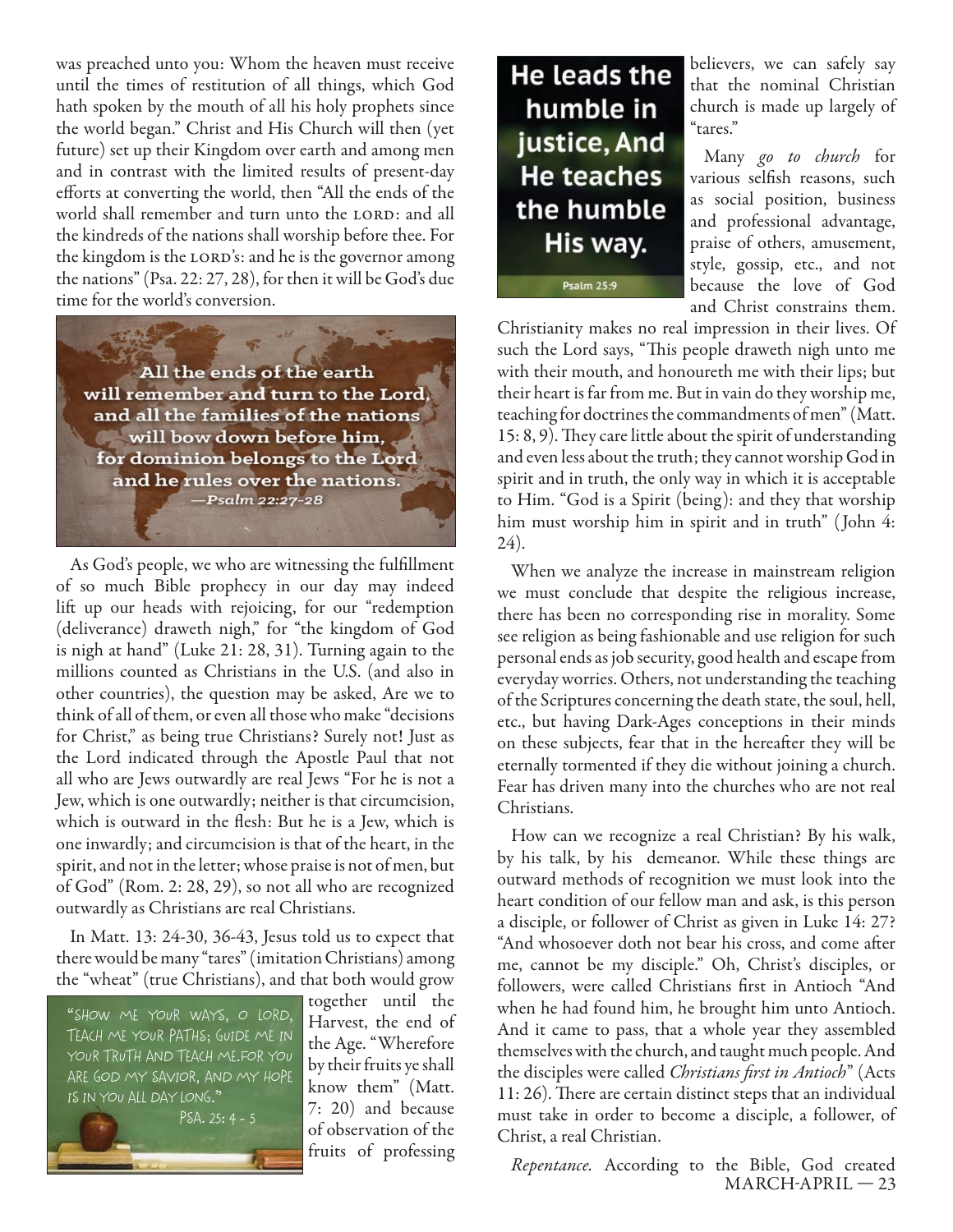

Adam in His own image, "very good" (Gen. 1: 26- 31), but Adam sinned by disobeying God, and so was

condemned to death; and all mankind, in his loins when he sinned, share in that condemnation to death "Wherefore, as by one man sin entered into the world, and death by sin; and so death passed upon all men, for that all have sinned"(Rom. 5: 19), and through heredity are imperfect—mentally, morally, physically and religiously "Behold, I was shapen in iniquity; and in sin did my mother conceive me" (Psa. 51: 5). One who intelligently believes that he is by nature a sinner and manifests a godly sorrow thereat  $(2 \text{ Cor. } 7: 9-11)$ , has taken the first step toward becoming a real Christian.

Justification. "God heareth not sinners" (John 9: 31);



Jesus said, "I am the way, the truth, and the life; no man cometh unto the Father, but by me"; "Come unto me, all ye that labour and are heavy laden, and I will give you

rest" ( John 14: 6; Matt. 11: 28). Note that He does not say, go to this denomination or that denomination, but "Come unto me." God "loved us, and sent His Son to be the propitiation (satisfaction) for our sins" (1 John 2: 2; Rom. 5: 6-10).

Jesus "gave himself a ransom for all" (1 Tim. 2: 6), so that Adam and all who share the death sentence which came upon him, by disobedience, might have an opportunity to be restored to God's favor. One, who is truly repentant and intelligently believes that by Divine grace Jesus Christ the Righteous died for his sins, and has faith in the merit of Jesus' ransom-sacrifice as the satisfaction before God for his sins, has taken the second step toward becoming a real Christian.

24 — THE BIBLE STANDARD Many, including some popular evangelists, mistakenly think and teach that only these two steps (repentance and justification) are necessary in order for one to become a real Christian. They do not seem to realize that while those who are justified by faith have peace with God through Christ (Rom. 5: 1), there is still a further step, as indicated in v. 2, "By whom also we have access by faith into this (further) grace wherein we stand, and rejoice in the hope of the glory of God." Only those who take the third step of consecration are

real disciples, or followers, of Christ—real Christians.



Consecration. This implies a complete dedication to God, a sanctifying or settingapart of one's self to God and His service, a surrendering of one's

human all to God, taking His will instead of one's own, even as Jesus did "Then said I, Lo, I come (in the volume of the book it is written of me,) to do thy will, O God" (Heb. 10: 7). And in Matt. 26: 39 "And he went a little further, and fell on his face, and prayed, saying, 'O my Father, if it be possible, let this cup pass from me: nevertheless not as I will, but as thou wilt.'" St. Paul writes (Rom. 12: 1), "I beseech you therefore, brethren (Oh, they must already be justified believers in order to be addressed as brethren), by the mercies of God (His past favors), that ye present your bodies a living sacrifice, holy, acceptable unto God, which is your reasonable service." Jesus said in Mark 8: 34 "Whosoever will come after me (be My disciple), let him deny himself, and take up his cross, and follow me" and "he that loveth father or mother . . . son or daughter more than me is not worthy of me" (Matt. 10: 37; Luke 14: 26). He showed that self-denial and world-denial are necessary to real discipleship. It means a refusal on the part of the consecrated to gratify even their proper human sentiments self-ward and world-ward whenever such indulgence interferes with devotion to the interests of God's cause.

As we just studied from Mark. 8: 34; in addition to self-denial and world-denial, anyone who would be a real disciple is required to "take up his cross." To take up the cross would mean to accept and resolutely grapple with the trials "Beloved, think it not strange concerning the fiery trial which is to try you, as though some strange thing happened unto you" (1 Pet. 4: 12), persecutions; "Yea, and all that will live godly in Christ Jesus shall suffer persecution" (2 Tim. 3: 12), and sufferings "For even hereunto were ye called: because Christ also suffered for us, leaving us an example, that ye should follow his steps" (1 Pet. 2: 21). When we follow the Master in the way of sacrifice or suffering for righteousness' sake, we do so even to the extent of death.

Elsewhere (Luke 14: 27) Jesus says, "Whosoever doth not bear his cross, and come after me, cannot be my disciple." He warns that taking up and carrying the cross is a serious matter! Instead of seeking to excite people into doing something they would not afterward fully understand or appreciate, as many modern-day evangelists do, Jesus urges prospective disciples to sit down first and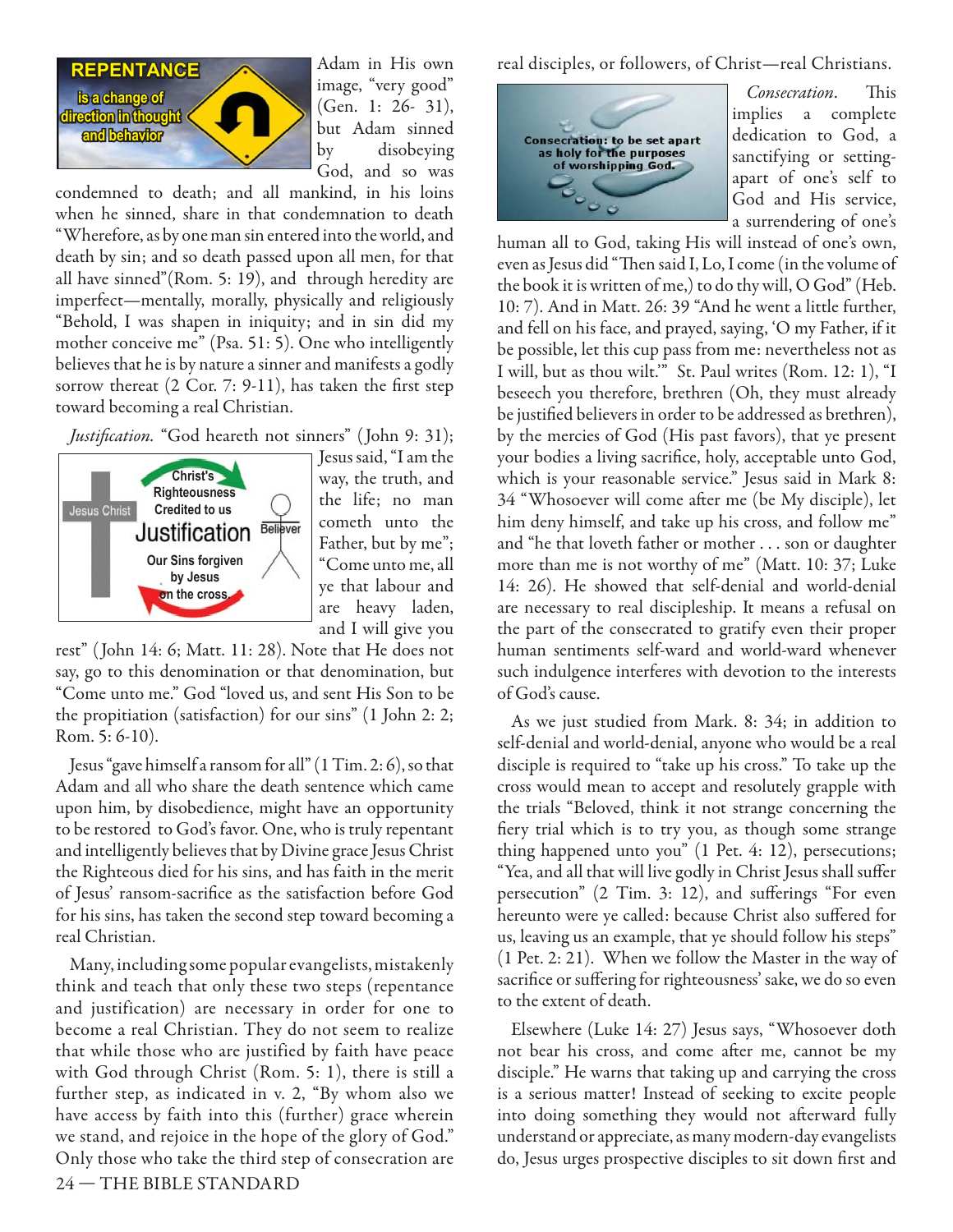count the cost (v. 28). In some cases it would be better not to take up the cross unless we have the determination to go on unto the end. He illustrates this by saying, "No man, having put his hand to the plow, and looking back, is fit for the kingdom of God" (Luke 9: 62). When a consecrated child of God takes up the cross, it is not for the simple privilege of lifting the cross, but with the full conviction of carrying it faithfully unto death.



However, after we carry the cross for some time, we can see the benefit and count how much more we receive than we give. Well has it been said that some spend much time counting the cost of following Christ, when

they should be counting the cost of NOT following Him. We give our little human all, but we receive in the present life riches of grace, "an hundredfold" (Matt. 19: 29) peace, joy, blessing of heart, which the world can neither give nor take away "But he shall receive an hundredfold now in this time, houses, and brethren, and sisters, and mothers, and children, and lands, with persecutions; and in the world to come eternal life" (Mark 10: 30), and in the life to come, we receive everlasting life in God's earthly Kingdom. Really, after counting the cost, there is a danger that we would feel so ashamed of the littleness of our offering that we would fear to come to the Lord with it. The Christian gains the needed courage to take up the cross by a knowledge of the Lord's Word, and a realization of the mercy and favor which has prompted His kind invitation. "Come unto me, all ye that labor and are heavy laden, and I will give you rest" (Matt. 11: 28).

The covenant with the LORD is the beginning, and to each covenanter comes grace to help in time of need. Jesus says, "Without me ye can do nothing." As in His case, if the cross proves too heavy for us to bear, God will provide help and relief for us "There hath no temptation taken you but such as is common to man: but God is faithful, who will not suffer you to be tempted above that ye are able; but will with the temptation also make a way to escape, that ye may be able to bear it" (1 Cor. 10: 13).

Sometimes trials, sufferings and persecutions are considered as cross-bearing, when in reality they are not. Many a man has said, "Since I married, I have my cross with my wife"; and many a wife will say that she has her cross with her husband. Let us be certain that neither of these is the cross of Christ—the difficulty is that there was misjudgment in the marriage. However, such a thing might become cross-bearing. If, e.g., the opposition of husband or wife were engendered by faithfulness to the LORD on the part of the consecrated Christian spouse, the bearing of this would be cross-bearing, because of being endured for Christ's sake, for the Truth's sake. Endurance of opposition by business competitors because of our faithfulness to Christ would be a part of the crossbearing. Probably it is good for us that we do not see at the time of our consecration to God and His will, just all that the cross-bearing may include.

Jesus tells us that, having taken up the cross, we must bear it, and come after Him-we must follow Him faithfully unto the end. Bearing the cross does not mean running away from our trials, or getting alarmed at them. We must cheerfully endure them. The bearing of the cross is a daily matter, and is the way of growth of character for the consecrated child of God. Amid our cross-bearing the only proper sentiment is that expressed by the Master: "Not my will, but thine, be done." When Jesus says come, follow Me, how do we come after Jesus? How do We follow Him? We make him our example and We "Ponder the path of thy feet, and let all thy ways be established" (Prov. 4: 26). We imitate Jesus as such! Then, in addition to continued self-denial and world-denial, we do this by continued meditating on, heartily obeying and witnessing to the good Word of God, by self-examination and watchfulness and by prayer "Blessed is the man that walketh not in the counsel of the ungodly, nor standeth in the way of sinners, nor sitteth in the seat of the scornful. But his delight is in the law of the LORD; and in his law doth he meditate day and night" (Psa. 1: 1, 2). Luke, the physician, was guided by the holy Spirit to write these words for our admonition "But that on the good ground are they, which in an honest and good heart, having heard the word, keep it, and bring forth fruit with patience" (Luke 8: 15). Let us imitate our Lord in our prayer life as we are encouraged to do in Col. 4: 2 "Continue in prayer, and watch in the same with thanksgiving."

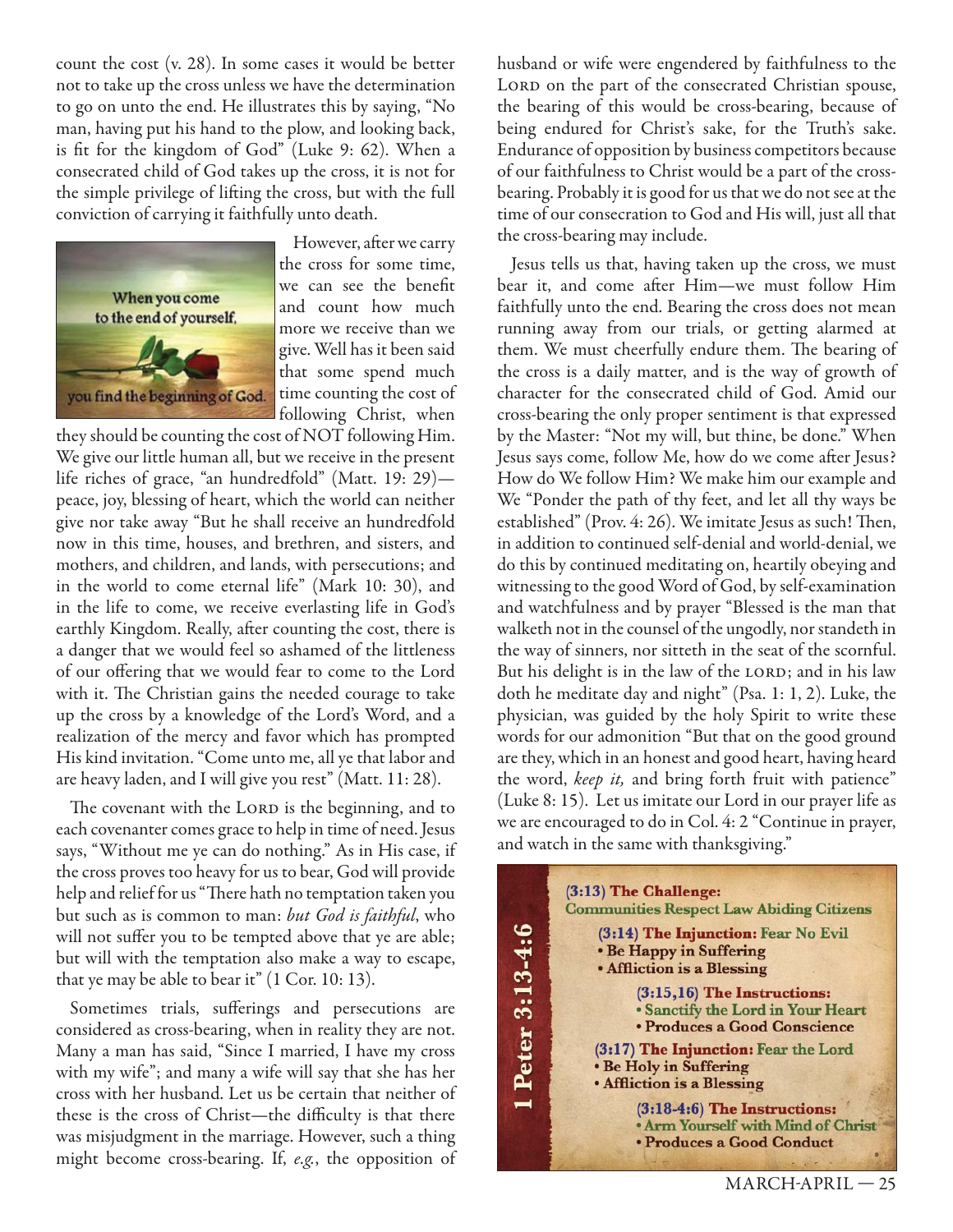Let us ponder these considerations. Is it enough that we start out with a bold acknowledgment of Jesus as our Savior, a bold profession of discipleship and a courageous intention to follow Him? After we have taken our stand on the LORD's side and have become His disciples, we must be proven. These privileges that have been provided by Jehovah are not for those who merely have enthusiasm at the beginning, who perhaps jump for joy and shout, "Hallelujah, I'm saved!"—but those who demonstrate their worthiness by their faithfulness and patient endurance in following in the footsteps of the Master day by day will be accounted worthy, and will be finally accepted by the LORD "For ye have need of patience, that, after ye have done the will of God, ye might receive the promise" (Heb. 10: 36) and hear His "Well done, good and faithful servant."



Faith must work; it must produce; it must be visible; it must inspire action! Faith endures the trials that come and go, but a strong faith will face them head-on and develop endurance. Faith understands temptations! Faith obeys the Word and faith harbors no prejudice.

Faith displays itself in works. Faith controls the tongue. Faith acts wisely and gives us the ability to choose wisdom that is heavenly and to shun wisdom that is earthly. Faith produces separation from the world and submission to God. Faith provides us with the ability to resist the Devil and humbly draw near to God. Finally faith waits patiently for the LORD's leading and stifles complaining. "But let patience have her perfect work, that ye may be perfect and entire, wanting nothing" ( Jas. 1: 4).

As true Christians, we should ever bear in mind that: "Christ also suffered for us, leaving us an example, that we should follow his steps" (1 Pet. 2: 21). If we follow carefully His leading, what a comfort it is to recognize His constant care as our Shepherd! The Christian should never view any of his experiences as being lucky or unlucky, but should remember that all things concerning him, if he is living close to the LORD, are ordered and directed by Him. "The steps of a good man are ordered by the LORD: and he delighteth in His way" (Psa. 37: 23). Be the way ever so thorny, narrow and rocky, he knows God's way is best.

26 — THE BIBLE STANDARD But some may inquire, Does our Heavenly Father plan and arrange every little step, every little incident in our experiences? No, this would probably be an extreme thought. We are however assured that "the angel of the LORD encampeth round about them that fear (reverence) him, and delivereth them" (Psa. 34: 7). Let us, then, strive more and more to see the LORD's providence in all our affairs. Let us walk humbly and lovingly with Him, knowing that our steps are ordered by Him—not that everything we do, every step we take, is necessarily ordered by Him, even when it proves to be a misstep, but that the general course of a righteous man is under His supervision. God gives His angels, His messengers, charge over His people "For he shall give his angels charge over thee, to keep thee in all thy ways. They shall bear thee up in their hands, lest thou dash thy foot against a stone" (Psa. 91: 11, 12). Real Christians, consecrated Christians, are guided by Jehovah.



We see, then, from the Scriptures, that to be a real Christian one must fulfill certain strict requirements. Many millions of people have joined churches and pass for Christians in popular opinion, but are Christians only outwardly, even as many were Jews only outwardly.

Many, even among those who have made "decisions for Christ," who think of themselves as real Christians, are not such, because they have *never* consecrated their lives to God. There are indeed comparatively few who are self-denying, world-denying, cross-bearing disciples, or followers, of Christ—real Christians, "disciples indeed" ( John 8: 31). To these alone, who continue in His Word, and let its sanctifying power work in their hearts Jesus promises the knowledge of the Truth and the blessed freedom it brings. John 17: 17 says "Sanctify them through thy truth: thy word is truth." "And ye shall know the truth, and the truth shall make you free" ( John 8: 32).

We are living in the expanded Gospel Age harvest time and the Biblical princes or captains represent the Quasielect, among them the Consecrated Epiphany Campers, who will be helpful according to their several abilities in assisting the non-elect up the Highway of Holiness as they go everywhere converting the people to God's Word and work. These servants will assist in bringing peace to the people. This is a result devoutly to be desired! We encourage especially those who have taken the steps of repentance and justification to sit down and count the cost of consecration, and after having done so, to resolve to become real Christians, "disciples indeed."

The newly consecrated, as well as the newly justified, need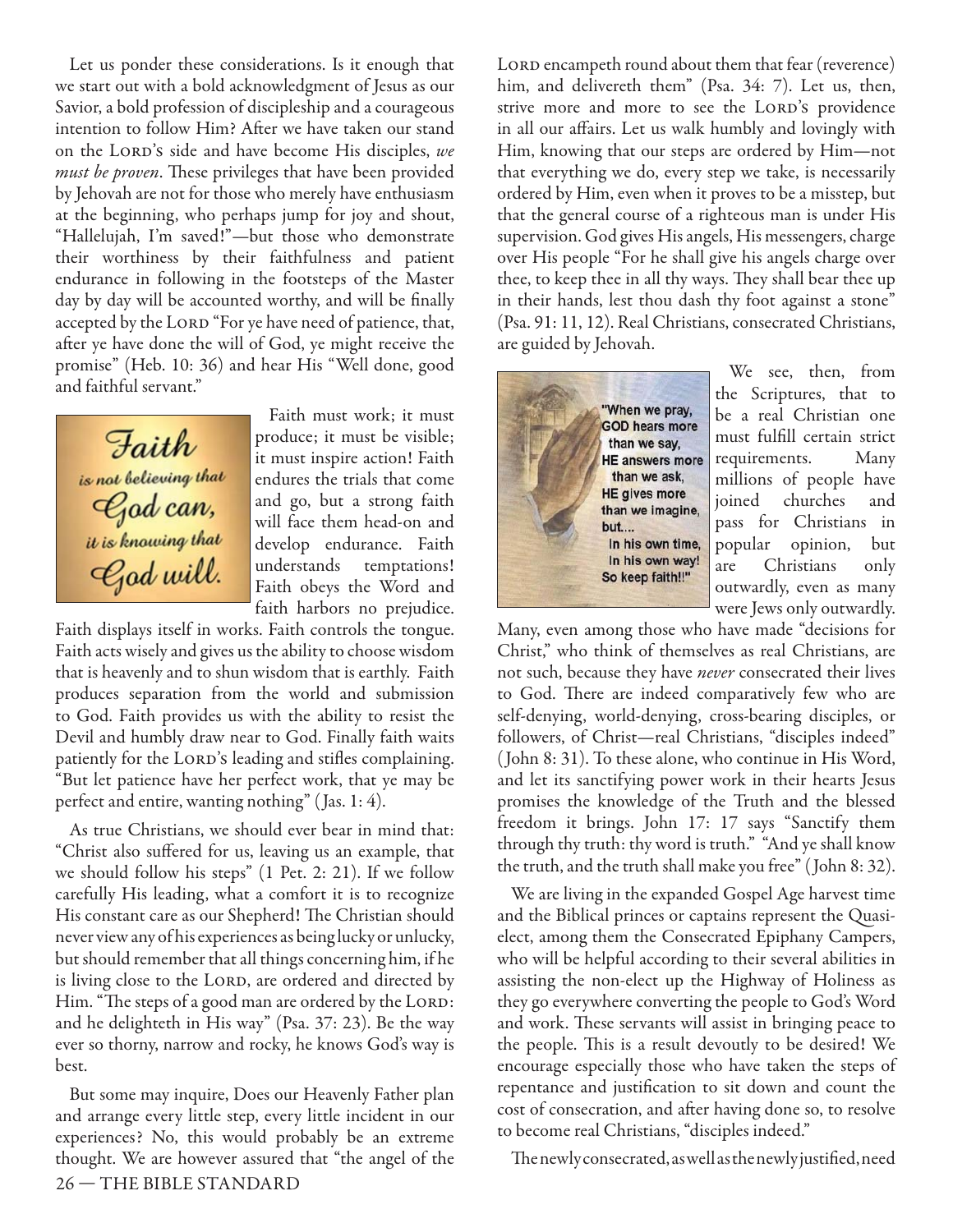instruction in the Word of God, in the hopes and promises therein set forth. We urge, therefore, upon all God's people that they seek to minister the doctrine (teaching) of Christ, the doctrine of the Apostles and Prophets—the doctrine of the Bible—pure and simple. To the extent



that we give them this doctrine unadulterated, we communicate to them "the power of God unto salvation," which is able to keep them from falling.

To the extent that we can get the doctrine of the Bible fed into the hearts and minds of the newly consecrated, we will be successful in supplying them with a weed destroyer that will kill the seeds of the thorns and thistles of earthly ambitions and pleasures because, only as these ambitions perish can the good seed of the Kingdom flourish, and the heart be fully enlisted in the things of the Kingdom, the things not seen as yet. Only those who obtain the opening of the eyes of their understanding to the wonderful Truths of the Divine Word can have the right appreciation of the "length and breadth and height and depth of the love of God, which passeth all understanding" (Eph. 3: 19). And only such can appreciate "the things which the natural eye hath not seen and the natural ear hath not heard, the things which God hath in reservation for them that love Him." (1 Cor. 2: 9) These love God more than they love houses or lands or parents or children or anything else more than they love themselves—so that they are willing to lay down their lives in His service (1 John 3: 16).

# **THE SPIRIT OF A SOUND MIND**



THE word spirit is used here in the sense of mental disposition. We sometimes speak of a bad spirit, meaning an evil disposition; or of a good spirit, meaning a pure, noble, amiable and loyal disposition. So the Apostle here refers to the

disposition of a sound mind. A sound mind is a mind in a healthy condition, and in full possession of all its faculties. Its perceptive faculties gather up various data and store them away in memory's garner; and its reasoning faculties arrange and compare them, and arrive at conclusions that otherwise could not be gained. However, if the mind is not in a sound, healthy condition, reason will not act properly. It will receive memory's store of facts, and by misapplying and misappropriating them, will arrive at erroneous conclusions.

If the mind is disturbed by undue fear, or by superstition, or prejudice, or malice, or revenge, or undue ambition, or pride, or self-conceit, or avarice or any other depraved passion, reason will be so influenced by such qualities as to render its conclusions, or judgment, untrustworthy. The mind is sound only when in the full possession of all its faculties, and when it is entirely free in the use of those faculties—free from prejudice to bias it in any direction. Those among men who are freest from prejudice in the use of reason, we sometimes, and very properly, speak of as being cool-headed, while those of the opposite disposition are called hot-headed. Strictly speaking, there is not a perfectly sound mind in the world. The mind could not be perfectly

sound unless the body was so. Both mind and body are sadly bruised by the fall; and in the fallen race we see all shades and grades of mental as well as physical derangement.

Mark the varieties of physical derangement: Here is one with a deranged stomach—a dyspeptic; and that derangement affects the whole body to a greater or lesser extent. Another is afflicted with an improper action of the heart: and the whole body is therefore in trouble. The same is true if the lungs will not fill their appointed office, or the liver will not do its duty, or if the nervous system be unstrung. In such cases the mind is always more or less unfavorably affected. If the body is burning with fever, or racked with pain, or agitated by an excited nervous system, or oppressed by the distress of a dyspeptic stomach, or excited by a palpitating heart, or enfeebled by inactive and diseased lungs, the mind tends to be correspondingly weak and diseased, unsound, fettered in the use of its powers, and unable to fully govern and rightly use them. The curse of sin and its penalty has laid its heavy hand on the entire being—mind and body. If one member of the body suffers, the whole body, and no less the mind, suffers with it. And, in addition to those sufferings of the mind which come directly from physical disabilities, there are many others which come from its own derangement, from the undue cultivation of its inferior instincts and the necessities of painful toil the labor and sweat of face which are parts of its penalty. Truly, as the prophet expresses it, There is none perfect (fully sound, either in mind or body), no, not one (Psa. 14:  $3$ ;  $53$ : 1; comp. Rom. 3: 10). All are covered figuratively with wounds, bruises and putrefying sores (Isa. 1: 5, 6) mentally, morally, physically and religiously, though there are various degrees of unsoundness.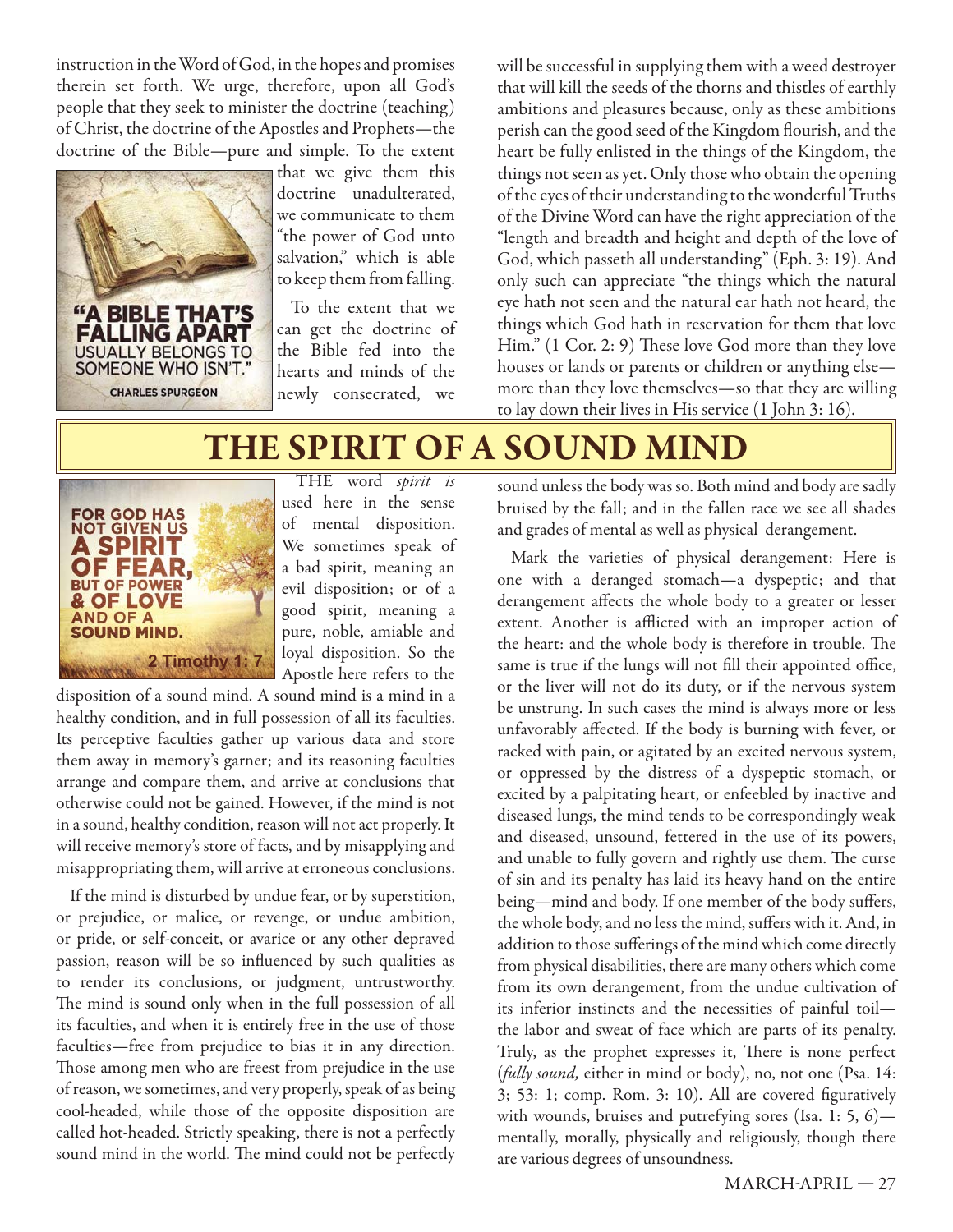#### **MENTAL UNSOUNDNESS**

Oh, says one, I do not see that the world in general is so out of order mentally. We do recognize men are considerably out of order physically, greatly out of order morally, but it seems to me that mentally they are pretty straight. What evidence is there of such general mental derangement? Well, let us see. If we go into a mental institution we find people there who are so far unbalanced mentally as to be incapable of managing their own affairs, and often in danger of damaging the interests of others as well, because they are unable to exercise even moderate judgment. And we all know that we have neighbors on every hand whose judgment, as well as our own, is very imperfect. And very often we see many giving evidence of inability to manage their own affairs creditably. Through self-conceit they are gossips and busybodies in the affairs of others, though incapable of managing their own. This is one evidence of an unsound mind—a measure of insanity.

What business man will not admit that, over and over again, when he has used his very best judgment, he has actually done the wrong thing when he should have known better? The large number of failures in business, and illsuccesses generally, attest that the majority of people are very unsound in judgment. Likewise the numbers of badlyraised families, of mismatches in matrimony, of ungoverned tempers, and of miserly, or extravagant, or foolish habits, etc., etc., all bear witness to the same fact. The great trouble in every case is an unsound mind.

No one knows better than the man who has precipitated financial disaster, or who has made a bad mistake in choosing a wife, or the woman who has accepted a worthless man for a husband, that bad judgment, unsoundness of mind, was the cause of the trouble. And so avarice, selfishness, and other bad qualities are evidences of mental as well as of moral and physical unbalance. Sometimes a man has average soundness of mind on most subjects, but is greatly astray on other subjects, but on this one he cannot; he reasons absurdly and draws false conclusions. There are some subjects on which so many are astray that mankind in general do not regard the wrong course as wrong, and are ready to pronounce those unbalanced who do not run with them to the same excesses.

#### **UNSOUNDNESS OF MIND IN SEEKING WEALTH**

Suppose a man down on the river bank with a long rake, raking up sticks and rubbish out of the water, and having them at considerable expense carted off and stored in a barn somewhere. You see him day after day toiling away to no reasonable purpose and you say, "The man is insane." Why do you think so? Because he is spending his time and effort at that which, when looked at from a reasonable standpoint, is unreasonable.



Now while all are not as bad as the man in this illustration, there is a disposition of the same kind running through the whole race with reference to some subjects. For instance, that of accumulating

money. It is an evidence of an unsound mind, but the popular opinion does not so regard it. There are thousands of men who have plenty of money, more than they know what to do with. It gives them great care and anxiety to take care of it, and great labor and weariness in one way or another to accumulate it. And yet, notwithstanding their superabundance, they will lie, and cheat, and steal, and defraud their best friends to get more; only to add greater burdens to their already heavy load, and to heap upon themselves the calumnies and hatred of those whom they have unjustly defrauded. The man, who acts so, has an unsound mind. But it is on a popular subject; and others of similar disposition, though not always so successful, say, that is a great man; his aim is the grand acme of life; go on, become a multimillionaire (unless I should succeed in outwitting you).

How should a really sound mind regard such proceedings? How does God view it as He looks down upon men cheating and fighting and stealing from one another to get money, or wheat, or corn, into a "corner" from other men, then guarding it, and keeping it, and fighting for it, as if it were life itself? God sees it as the result of an unsound mind, as the mental, moral and religious unbalance brought about through sin. If the mind were well balanced, its energies would be divided between accumulating and using; and good and noble uses would be thought out whereby he and his fellow-men might receive some real advantage. But the common practice of the entire world is to lay up wealth for posterity, and they usually receive it with mean ingratitude and generally use it to their own injury: "For he sees that wise men die, likewise the fool and the brutish person perish, and leave their wealth to others" (Psa. 49: 10). V. 11 "Their inward thought is, that their houses shall continue forever, and their dwelling places to all generations; they call their lands after their own names." V. 12 "Nevertheless man being in honor abides not: he is like the beasts that perish." V. 13 "This their way is their folly: yet their posterity approves their sayings."

Another subject upon which people in many parts of the world are of unsound mind, but which is not popularly so regarded, is the reckless propagation of the race without due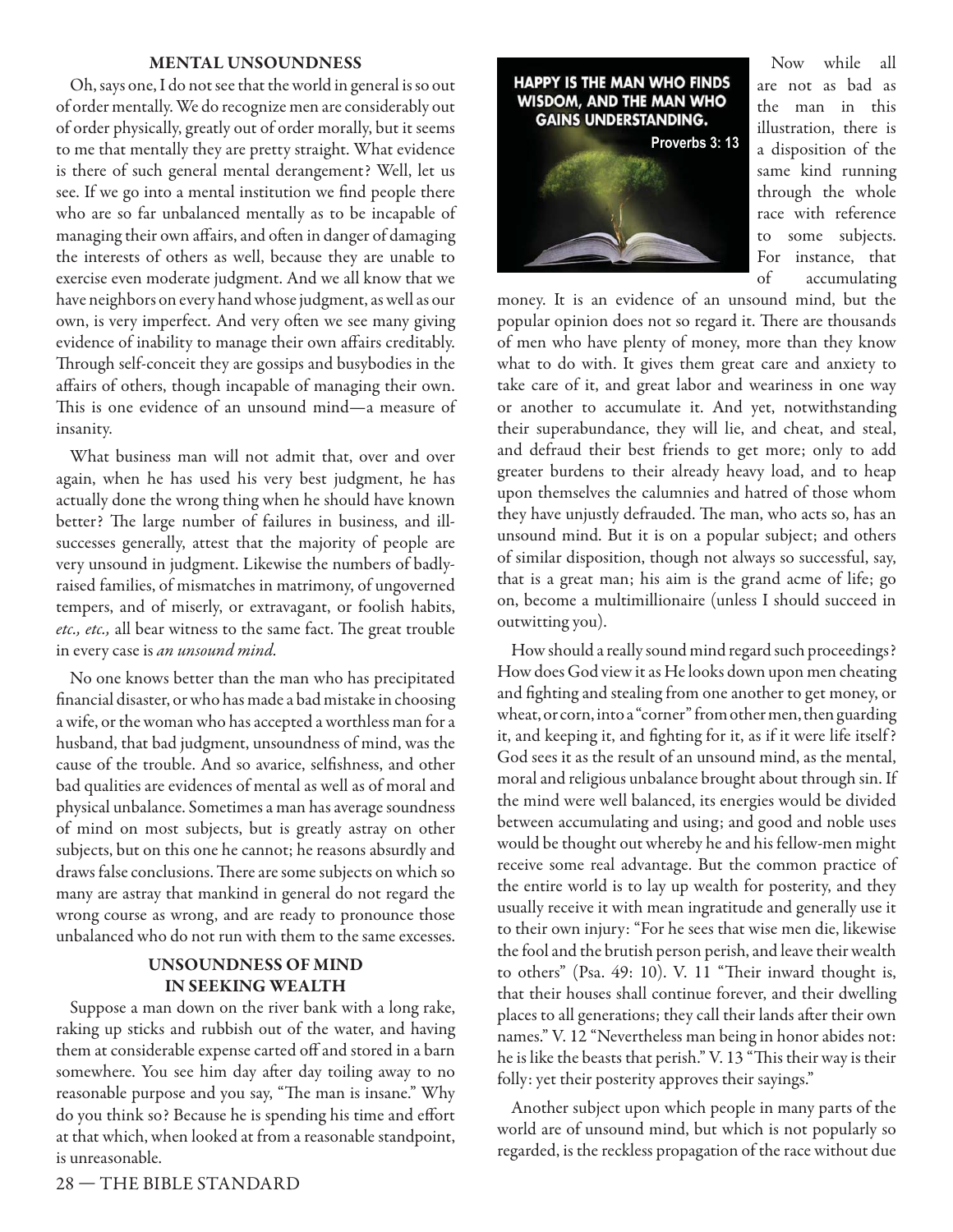regard to means of support, or health, and often regardless of the barest necessities of life. Men overburden wives whom they profess to love and have covenanted to support and defend, with weights of care which they are mentally and physically unable to endure, and from which they often gladly find refuge in the silent tomb; while the mentally and physically diseased offspring, which she was unfitted to rear, and which the father is incapable of supporting, are left to add their burden of misery, and mental, moral, physical and religious depravity, to the world's long moan of distress and sorrow. True, the command was given, "Increase and multiply and fill the earth"; but human fatherhood should be after the likeness of the Divine fatherhood, which provides for every son—"If a son, then an heir" (Gal. 4: 7). If a sound mind were in control a man would not incur the responsibilities of a husband or to father a large family, with known inability to produce a healthy offspring, or to provide for them the necessities of life until they are able to do for themselves. The unsoundness of mind displayed has often raised the wail of distress and nipped in the bud the tender plants of love and peace; and the struggle for bare existence has driven out every element of harmony and right-mindedness. If the spirit of a sound mind were in control, love and harmony would prevail to a vastly greater extent, and a healthy, happy and welcomed offspring would rise up to bless a mother's training hand of care, to honor a father's kindly providence, and to walk in their honorable footprints.

#### **WHO ARE SEEKING GOD'S WISDOM?**

In 1 Cor. 1: 21 we read "The world by wisdom knows not God; It pleased God by the foolishness of preaching to save them that believe." Mankind in general are bound up with their own selfish pursuits—pleasure, riches, learning, fame, popularity, etc. They are wise in their own eyes (Prov. 3: 7); they do not look upon themselves as God looks upon them. They do not know that "the wisdom of this world is foolishness with God" and that He "knoweth the thoughts of the [worldly] wise, that they are vain" (1 Cor. 3: 19, 20). "The wicked ... will not seek after God: God is not in all his thoughts" (Psa. 10: 4). The attitude of the un-consecrated world is I'll not confuse my life with religion! "The power and wisdom of God, is offensive to them, a stumbling block, foolishness" (1 Cor. 1: 18-29). Bound up with their own selfish pursuits, and "wise in their own eyes," they do not recognize their lack of true wisdom and the spirit of a sound mind, therefore they are not ready to "ask of God that gives to all men liberally, and chastises not" (Jas. 1: 5). They are not yet ready to look to Christ Jesus, "who of God is made unto us wisdom, and righteousness, and sanctification, and redemption [deliverance]" (1 Cor. 1: 30). Yes, Christ is the One through whom we receive the spirit of a sound mind.

Some may even associate with or join a church, much

as one would join a social club. They may have "a form of godliness" (2 Tim. 3: 5), but unless they personally accept Christ, consecrate and become His disciples, they shall not receive the spirit of a sound mind. They will continue to be entangled in unsatisfying selfish and worldly pursuits. Oh, that the entire world might be blessed with a sound mind and this is just what God has promised when the restitution work is complete (Acts 3: 19-21; Rev. 21: 1-5; 22: 17).

Are we as Christians actually sound in body and mind? Do we as Christians have mental, physical and moral weaknesses like others? Yes we do, however we have received from God the spirit and influence of a sound mind, which under God's direction, is able to bring correction, control and direction (2 Tim. 1: 7). All who realize their unsound condition should apply at once to the Great Physician, who says, "Come unto me, all you that labor and are heavy laden, and I will give you rest" (Matt. 11: 28-30). And those who have come to this Great Physician can testify to His healing power; for under the magic of His healing touch, old things—the old disposition of fear, superstition, evil inclinations and weakness have passed away, and all things have become new. The spirit of power, of love and of a sound mind has taken its place, giving increasing power to govern the whole being as we grow up toward the stature of men in Christ Jesus. 1 Cor. 13: 11 "When I was a child, I spoke as a child, I understood as a child, I reasoned as a child; when I became a man, I put away childish things." When we come to our LORD, His first requirement is that we submit our minds entirely to His control, setting aside our own ideas and plans entirely, that we may be guided by His sound mind. And only those fully consecrated to the doing of His will, can have the spirit or disposition of a sound mind.



We must ask what effect has the spirit of a sound mind on us. How will its power be asserted on us? How will the spirit of a

sound mind assert its power and hold its guiding command over body and mind? We answer; Jehovah puts reason at the helm with His Divine Word as its guide book, reason searches the heart with the lamp of Divine Truth lighted by the holy Spirit, to see what form the malady of sin has taken; and then looking to the Great Physician by faith and the energy of resistance, the transforming work begins and progresses, bringing the mind into a more sound and healthy condition, notwithstanding the infirmities of the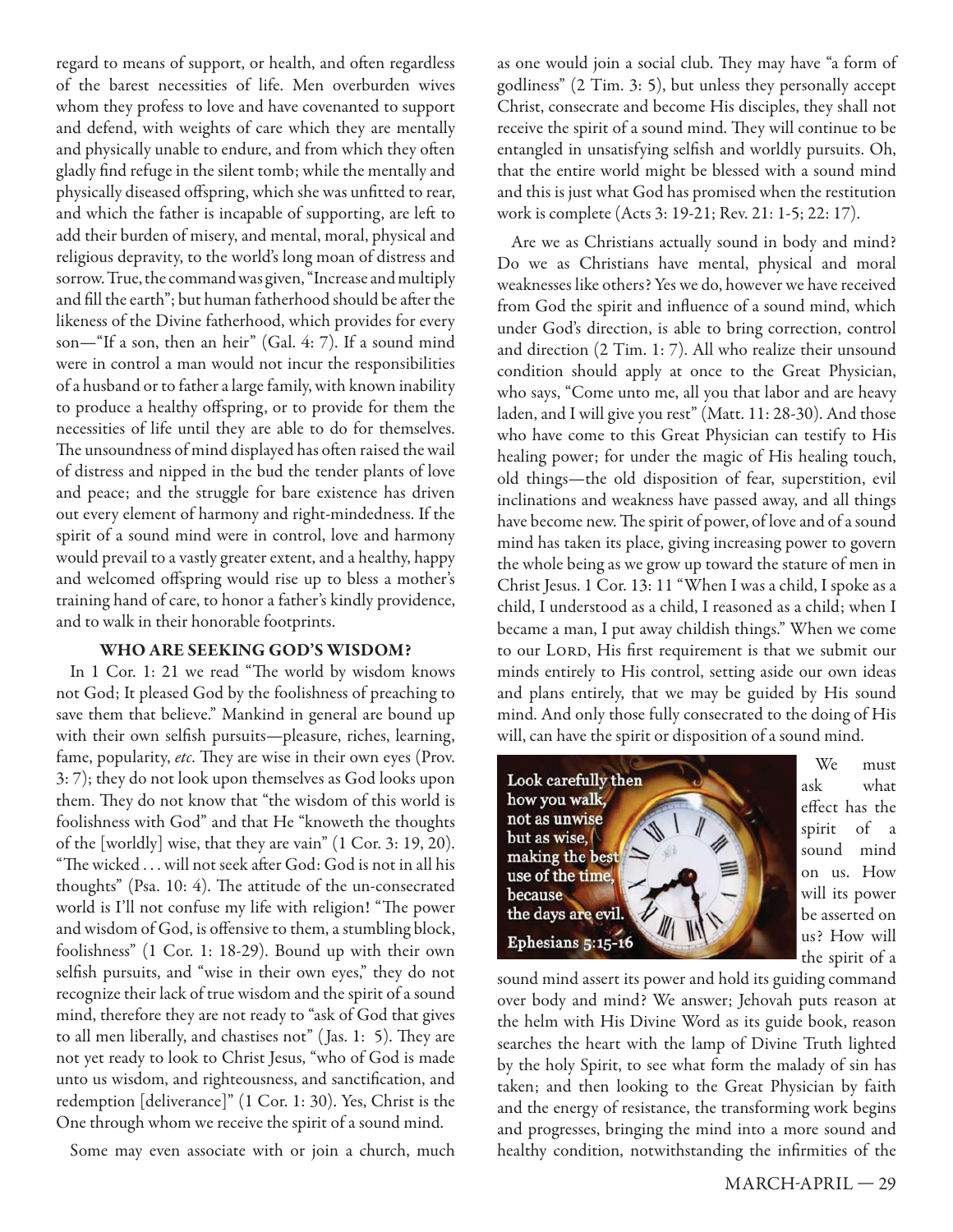body, which tend in an opposite direction. This is how God's children are "transformed by the renewing of their minds" (Rom. 12: 2). It is believing on Christ and Him crucified the power and wisdom of God that transforms. Our lives become filled more and more with the sunshine of God's love, peace, joy and the spirit of a sound mind. Yes, trialsome experiences will still come, but the spirit of a sound mind will help to prevent and solve these difficulties. "He that believeth on him shall not be confounded" (1 Pet. 2: 6).



Let the consecrated people of God look for the LORD's "Well done," remembering that ceaseless vigilance and

earnest striving against the disposition of the old unsound mind, and a constant submission to the Divine will in the smallest affairs of everyday life, are the most thorough proof of our faithfulness to God. It is all-important that while we endeavor to faithfully serve the LORD by bearing the good tidings of His Truth to others, we should not fail in this most important work of self-discipline and self-culture under the Divine direction.

The everyday life of true Christians will preach a sermon to all who know them, a better message than their lips could ever speak. However, if avarice, or penuriousness, or pride, or selfishness, or bad temper, or careless habits in conversation still continue, our lips had best keep silence; except before God in our closets. There we may speak freely; there we can ask for fresh supplies of grace to help us overcome the disposition of the old unsound mind, that our daily life may speak a volume to our Redeemer's praise. Our children, our neighbors, our friends, all who know us as believers of Divine Truth, are looking for its fruits in our daily life, and are judging of it accordingly, whether they tell us so or not. Let us endeavor to let our light shine in this way. We should never be too busy to let those about us see that our mind is under control of the Divine mind—to let them see what carefulness the spirit of a sound mind has wrought in us.

30 — THE BIBLE STANDARD As the disposition of God takes control of our minds, it cultivates the nobler qualities; it nourishes them with Divine Truth and bids them expand and take possession of us; it also lifts the mind out of the narrow sphere of self, and sets the individual to work in the LORD's benevolent service of blessing others; it shows him the Divine Plan and tells him he may have a share in it—not only in its benefits, but also in its great work as a co-laborer together with God  $(2$  Cor. 6: 1). The child of God approaches the Divine

likeness and enjoys communion and fellowship with God.

Let the consecrated ones who look for the LORD's "Well done," remember that ceaseless vigilance and earnest striving against the disposition of the old unsound mind, and a constant submission to the Divine will in the smallest affairs of everyday life, are the most thorough proof of our faithfulness to God. It is of great importance that while we endeavor to faithfully serve the LORD by bearing the good tidings of His Truth to others, we should not fail in this most important work of self-discipline under the Divine direction.

#### **WILL SOME MISUNDERSTAND US?**

Yes, while we criticize some who spend their lives in gathering dollars, and worldly goods, they also criticize us, and say that we are unsound in mind, "peculiar," because our view of life is turned so much from the ordinary. What shall we say of this? We answer saying we once thought much as they do, but now we have received "For who has known the mind of Christ, that he may instruct him? We who have the mind of Christ" (1 Cor. 2: 16). We cannot expect any but those governed by the same heaven-directed view of matters, to agree with us, or to commend our mind and course. And just so, the only way we can please the unsound world is to agree with their erroneous ideas and do as they do—this we cannot do—but, when we receive our ideas from God's Word, and recognize the world's ideas as contrary to that Word, then we know on God's authority that we have the spirit and disposition of a sound mind!

God in His goodness constantly reminds us of the unsoundness of our natural mind by the effort which it costs us to keep it in subjection to His Divine ruling. Naturally, the children of God are no better than average men of the world, and often worse. Among Christians, as natural men and women, there are all sorts of mean dispositions, but when the spirit of a sound mind, under God's direction, takes hold, it transforms and beautifies them in deed and in truth. We must then let the transforming work go on within our own hearts, while we do all in our power to inspire and cultivate the same spirit in others. God hath not given to us the spirit of fear and superstitious dread of Him, but of power, and of love, and of a sound mind (2 Tim. 1: 7). And when we



have discarded our own unsound mind, and taken God's mind as expressed in His Word, we know that we have the disposition of a sound mind, no matter how others may regard it.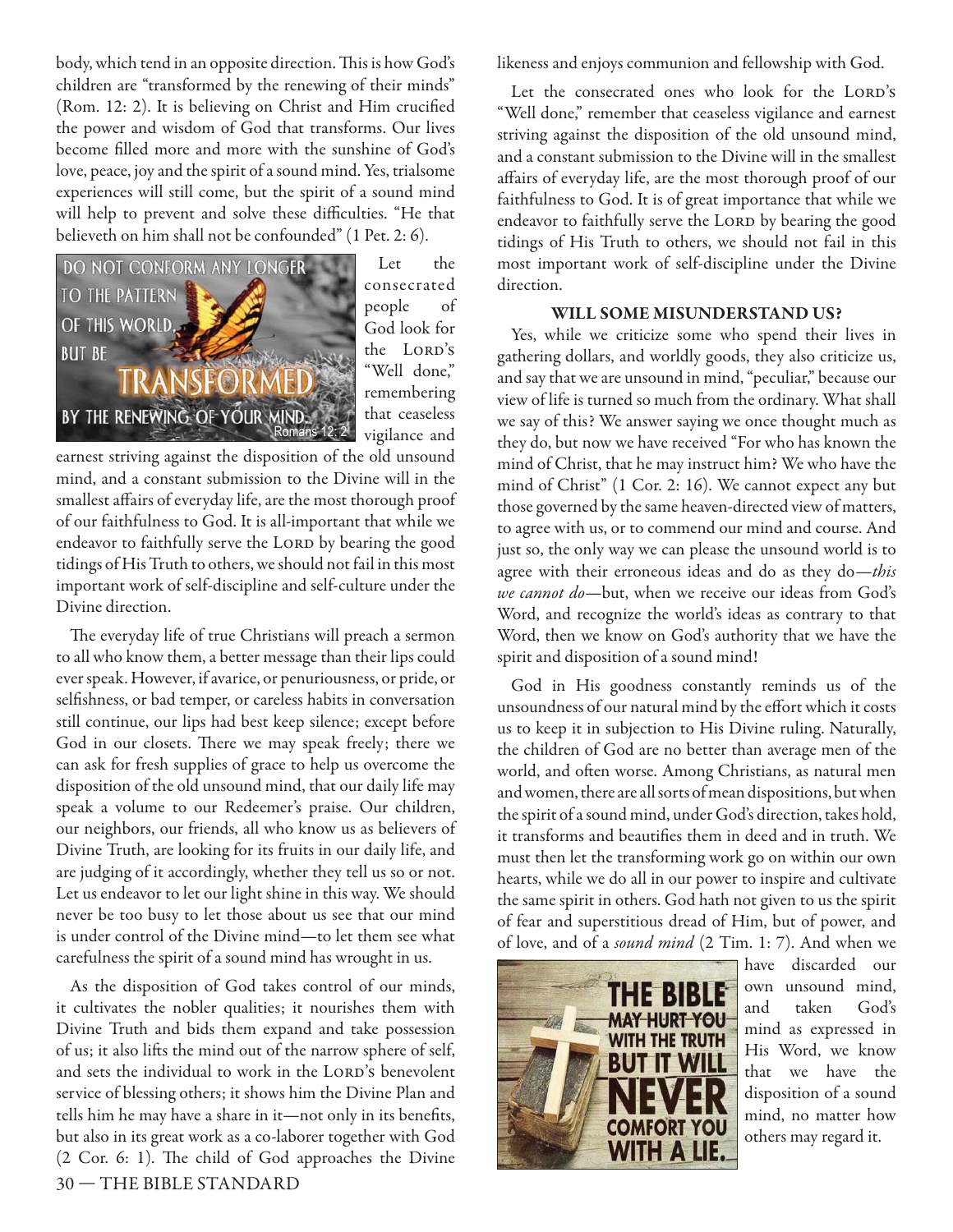

Between Zedekiah and Messiah, there has been a long period of time. During this period God gave a lease of government to the Gentile Kingdoms, represented in Nebuchadnezzar's Image. That lease of power to rule the world as best they could was to last for "seven times" seven symbolic years, each day of which (lunar time) would represent a year. Thus "seven times" would mean seven times three hundred and sixty, that is, 2520 years. That period is apparently due to expire in 1915. In other words, very soon the Gentile lease of Earthly Dominion expires. Then the due time will come for Messiah's Kingdom to begin its reign. This seems to explain present social unrest.

The same facts presented to King Nebuchadnezzar, God showed under different symbols to the Prophet Daniel. Instead of a great Image, Daniel saw great Beasts. This means that the Gentile governments, so grand to worldly men, appear beastly from the Divine viewpoint. Surely we can agree to this as we look over the bloody pages of history; the world has been under beastly rule, even though the best it was able to provide for itself—and though much worse conditions could be imagined—for instance, Anarchy.

The first beast of Daniel's dream, a lion, represented Babylon; the second, a bear, Medo-Persia; the third, a leopard, Grecia— the four heads representing Alexander the Great's successors, four generals. The fourth beast represented the Roman Empire. Its ten horns corresponded to the ten toes of the Image. The horn that had eyes and was crowned, is believed by many to represent ecclesiastical power enthroned amid political power. A judgment scene was shown to Daniel, in which all these governments were disapproved, and the dominion taken from them and given to One who appeared like unto The Son of Man. The Kingdom given Him was a perpetual one, that all should serve and obey Him; and all beastly governments

#### **Questions for Lesson 50**

- 1\* Who was the last recognized King of Israel? When did he cease to reign? Studies, Vol. 2, pages 79, 80.
- 2\* According to prophecy, who was to be their next king? Ezek. 21: 25-27
- 3\* Who was given a lease of government during this period from Zedekiah to their next king?
- How long was their lease of power to rule the world to last?
- 5\* When did that lease end? What kingdom then began its reign? Par. 1
- 6 What great event marked the end of the old regime and the beginning of the new? Studies, Vol. 2, pages 100, 101.
- 7\* In Daniel's dream, what did he see instead of a great image?
- 8\* Why were the Gentile governments pictured to Daniel as beasts?
- 9 Could a worse condition be imagined?
- 10\* In Daniel's dream what did the lion represent? The bear? The leopard?
- 11\* What did the 4th beast represent?
- 12 What did the horn that had eyes and a crown represent? Par. 3
- 13<sup>\*</sup> What happened to all these kingdoms pictured by these various beasts?
- 14\* To whom was the dominion of earth given?
- 15 How long was the new dominion to last?
- 16 Would the beastly governments ever return to power?
- 17\* Will the new government be desirable? What blessings do the Scriptures show will be brought to men through the Kingdom of Christ? Rev. 21: 1-4; 22: 1-3

were destroyed.—Daniel 7:13-27.

\* The questions marked with an asterisk are especially for children.



If you have enjoyed this series of studies from "THE PHOTO DRAMA OF CREATION," you may wish to purchase the book and its accompanying study guide prepared with questions for both adults and children. We have a new shipment of these books in an attractive soft-cover binding.

| THE PHOTO DRAMA OF CREATION               | \$6.40 |
|-------------------------------------------|--------|
| <b>STUDY GUIDE</b>                        | \$5.75 |
| PHOTO DRAMA AND STUDY GUIDE (set) \$11.00 |        |
|                                           |        |